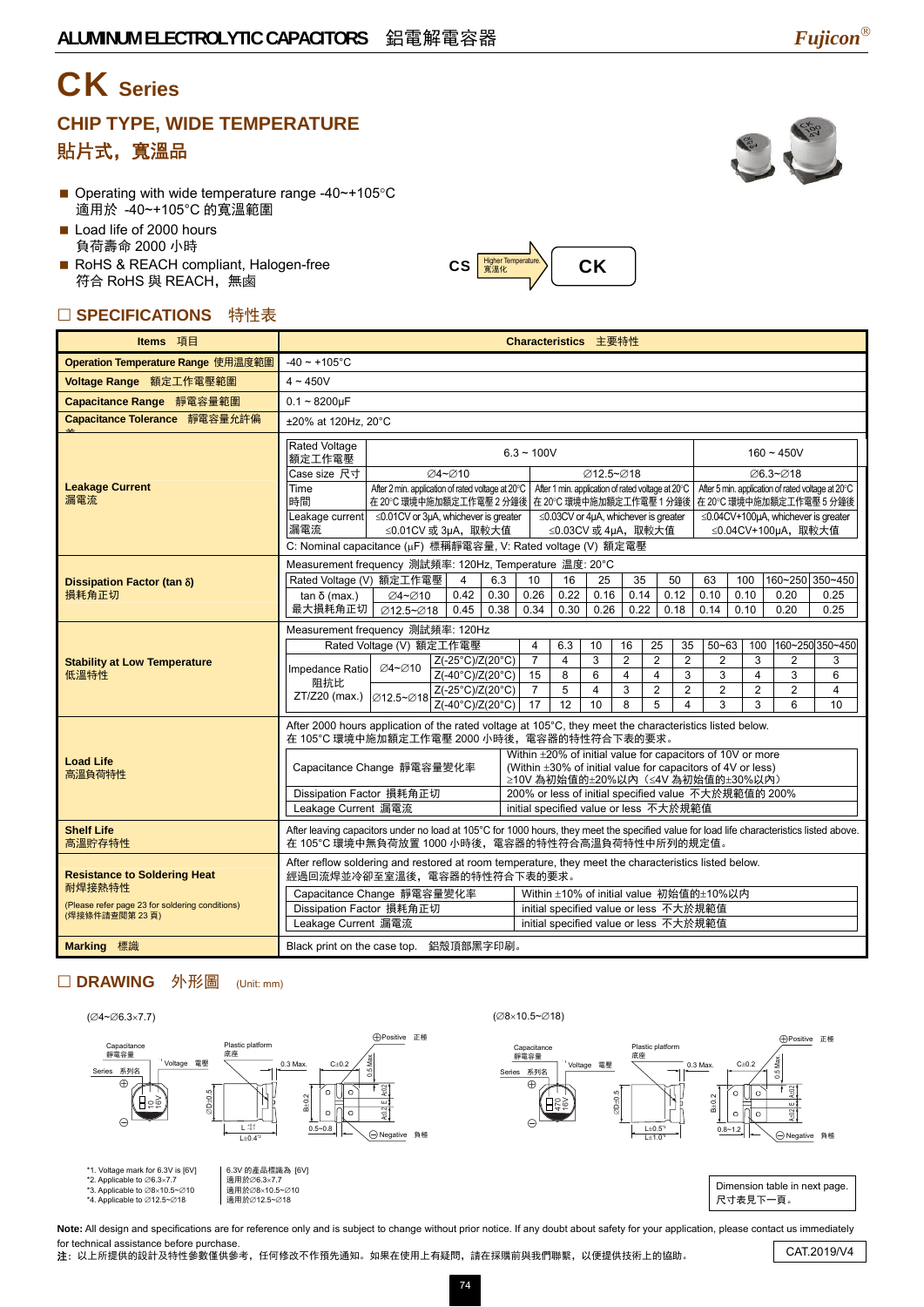

### CK **Series**

#### □ DIMENSIONS (Unit: mm) 尺寸表

| ØD x L      | $4 \times 5.4$ | $5 \times 5.4$ | $6.3 \times 5.4$ | $6.3 \times 7.7$ | 8 x 10.5 | $10 \times 10.5$ |      | $10 \times 13.5$   12.5 x 13.5 | $12.5 \times 16$ | $16 \times 16.5$ | 18 x 16.5 | $18 \times 18.5$ |
|-------------|----------------|----------------|------------------|------------------|----------|------------------|------|--------------------------------|------------------|------------------|-----------|------------------|
| A           | 2.0            | 2.2            | 2.6              | 2.6              | 3.0      | 3.3              | 3.3  | 4.9                            | 4.9              | 5.8              | 6.2       | 6.2              |
| B           | 4.3            | 5.3            | 6.6              | 6.6              | 8.4      | 10.4             | 10.4 | 13.0                           | 13.0             | 17.0             | 19.0      | 19.0             |
| C           | 4.3            | 5.3            | 6.6              | 6.6              | 8.4      | 10.4             | 10.4 | 13.0                           | 13.0             | 17.0             | 19.0      | 19.0             |
| $E \pm 0.2$ | 1.0            | 1.4            | 1.9              | 1.9              | 3.1      | 4.7              | 4.7  | 4.7                            | 4.7              | 6.4              | 6.4       | 6.4              |
|             | 5.4            | 5.4            | 5.4              | 7.7              | 10.5     | 10.5             | 13.5 | 13.5                           | 16.0             | 16.5             | 16.5      | 18.5             |

#### □ DIMENSIONS & MAXIMUM PERMISSIBLE RIPPLE CURRENT 規格尺寸及最大允許紋波電流

|                      | <b>WV</b>         | 4                                      |              | 6.3                                      |                  |                                        |           | 10                                     |                                        |                | 16                                                             |              |       | 25                                                             |                        |
|----------------------|-------------------|----------------------------------------|--------------|------------------------------------------|------------------|----------------------------------------|-----------|----------------------------------------|----------------------------------------|----------------|----------------------------------------------------------------|--------------|-------|----------------------------------------------------------------|------------------------|
| Code<br>$\mu$ F      | 代碼                | 0G                                     |              |                                          | 0J               |                                        | <b>1A</b> |                                        |                                        | 1 <sup>C</sup> |                                                                | 1E           |       |                                                                |                        |
| 4.7                  | <b>4R7</b>        |                                        |              |                                          |                  |                                        |           |                                        |                                        |                | $4 \times 5.4$                                                 |              | 13    | $4 \times 5.4$                                                 | 17                     |
| 10                   | 100               |                                        |              |                                          |                  |                                        |           |                                        |                                        |                | $4 \times 5.4$                                                 |              | 20    | $5 \times 5.4$<br>$(4 \times 5.4)$                             | 23<br>(20)             |
| 22                   | 220               | 4 × 5.4                                | 20           | $4 \times 5.4$                           |                  | 23                                     |           | $5 \times 5.4$<br>$(4 \times 5.4)$     | 29<br>(22)                             |                | $5 \times 5.4$<br>$(4 \times 5.4)$                             | (25)         | 32    | $6.3 \times 5.4$<br>(5 × 5.4)                                  | 39<br>(32)             |
| 33                   | 330               | $5 \times 5.4$<br>$(4 \times 5.4)$     | 30<br>(25)   | $5 \times 5.4$                           | $(4 \times 5.4)$ | 34<br>(30)                             |           | $5 \times 5.4$<br>$(4 \times 5.4)$     | 35<br>(30)                             |                | $6.3 \times 5.4$<br>(5 × 5.4)                                  | (35)         | 45    | $6.3 \times 5.4$<br>(5 × 5.4)                                  | 48<br>(35)             |
| 47                   | 470               | $5 \times 5.4$<br>$(4 \times 5.4)$     | 36<br>(30)   | $5 \times 5.4$<br>$(4 \times 5.4)$       |                  | 38<br>(35)                             |           | $5 \times 5.4$                         | 38                                     |                | $6.3 \times 5.4$<br>(5 × 5.4)                                  | (40)         | 55    | $6.3 \times 5.4$                                               | 60                     |
| 100                  | 101               | $6.3 \times 5.4$<br>(5 × 5.4)          | 64<br>(54)   | $6.3 \times 5.4$                         | (5 × 5.4)        | 69<br>(59)                             |           | $6.3 \times 5.4$<br>(5 × 5.4)          | 80<br>(60)                             |                | $6.3 \times 5.4$                                               |              | 80    | $6.3 \times 7.7$<br>$(6.3 \times 5.4)$                         | 100<br>(80)            |
| 150                  | 151               | $6.3 \times 5.4$                       | 80           | $6.3 \times 5.4$                         |                  | 85                                     |           | $6.3 \times 5.4$                       | 85                                     |                | $6.3 \times 7.7$                                               |              | 105   | $8 \times 10.5$<br>$(6.3 \times 7.7)$                          | 240<br>(120)           |
| 220                  | 221               | $6.3 \times 5.4$                       | 90           | $6.3 \times 7.7$<br>$(6.3 \times 5.4)$   |                  | 120<br>(95)                            |           | $6.3 \times 7.7$<br>$(6.3 \times 5.4)$ | 120<br>(95)                            |                | $8 \times 10.5$<br>$(6.3 \times 7.7)$                          | (120)        | 270   | $8 \times 10.5$                                                | 270                    |
| 330                  | 331               | $6.3 \times 7.7$                       | 120          | $6.3 \times 7.7$                         |                  | 120                                    |           | $8 \times 10.5$<br>$(6.3 \times 7.7)$  | 290<br>(135)                           |                | $8 \times 10.5$                                                | 290          |       | $10 \times 10.5$<br>$(8 \times 10.5)$                          | 380<br>(290)           |
| 470                  | 471               | $6.3 \times 7.7$                       | 120          | $8 \times 10.5$<br>$(6.3 \times 7.7)$    |                  | 320<br>(120)                           |           | $10 \times 10.5$<br>$(8 \times 10.5)$  | 380<br>(320)                           |                | $10 \times 10.5$<br>$(8 \times 10.5)$                          | (290)        | 380   | $10 \times 10.5$                                               | 380                    |
| 680                  | 681               | $8 \times 10.5$                        | 320          | $8 \times 10.5$                          |                  | 350                                    |           | $10 \times 10.5$<br>$(8 \times 10.5)$  | 380<br>(350)                           |                | $10 \times 10.5$                                               | 380          |       | $10 \times 13.5$                                               | 400                    |
| 1000                 | 102               | $8 \times 10.5$                        | 320          | $10 \times 10.5$<br>$(8 \times 10.5)$    |                  | 410<br>(350)                           |           | $10 \times 10.5$                       | 410                                    |                | $12.5 \times 13.5$<br>$(10 \times 13.5)$<br>$(10 \times 10.5)$ | 550<br>(410) | (460) | $12.5 \times 13.5$                                             | 580                    |
| 1500                 | 152               | $10 \times 10.5$                       | 410          | $10 \times 13.5$<br>$(10 \times 10.5)$   |                  | 450<br>(410)                           |           | $10 \times 13.5$                       | 460                                    |                | $12.5 \times 13.5$                                             | 550          |       | $12.5 \times 16$                                               | 850                    |
| 2200                 | 222               | $10 \times 13.5$<br>$(10 \times 10.5)$ | 440<br>(410) | $12.5 \times 13.5$<br>$(10 \times 13.5)$ |                  | 680<br>(560)                           |           | $12.5 \times 13.5$                     | 680                                    |                | $16 \times 16.5$<br>$(12.5 \times 16)$                         | 900          | (750) | $16 \times 16.5$                                               | 1050                   |
| 3300                 | 332               | $10 \times 13.5$                       | 490          | $12.5 \times 16$<br>$(12.5 \times 13.5)$ |                  | 850<br>(810)                           |           | $16 \times 16.5$                       | 1000                                   |                | $16 \times 16.5$                                               | 1000         |       | $18 \times 16.5$                                               | 1150                   |
| 4700                 | 472               | $12.5 \times 13.5$                     | 600          | $16 \times 16.5$                         |                  | 1000                                   |           | $16 \times 16.5$                       | 1000                                   |                | $18 \times 16.5$                                               | 1225         |       | $18 \times 18.5$                                               | 1300                   |
| 6800                 | 682               | $16 \times 16.5$<br>$(12.5 \times 16)$ | 950<br>(650) |                                          | $18 \times 16.5$ | 1290                                   |           | $18 \times 16.5$                       | 1290                                   |                |                                                                |              |       | Case size<br>尺寸                                                | Ripple current<br>紋波電流 |
| 8200                 | 822               |                                        |              | $18 \times 18.5$                         |                  | 1450                                   |           | $18 \times 18.5$                       | 1450                                   |                |                                                                |              |       |                                                                |                        |
|                      | <b>WV</b>         |                                        | 35           |                                          |                  | 50                                     |           |                                        |                                        |                | 63                                                             |              |       | 100                                                            |                        |
| Code<br>μF           | 代碼                |                                        | 1V           |                                          | 1H               |                                        |           | 1J                                     |                                        |                |                                                                | 2A           |       |                                                                |                        |
| 0.1                  | <b>OR1</b>        |                                        |              |                                          |                  | 4 × 5.4                                |           | 2                                      | $4 \times 5.4$                         |                | 2                                                              |              |       |                                                                |                        |
| 0.22                 | <b>R22</b>        |                                        |              |                                          |                  | $4 \times 5.4$                         |           | 4                                      | $4 \times 5.4$                         |                | 4                                                              |              |       |                                                                |                        |
| 0.33                 | R33               |                                        |              |                                          |                  | 4 × 5.4                                |           | 4                                      | 4 × 5.4                                |                | $\overline{4}$                                                 |              |       |                                                                |                        |
| 0.47<br>$\mathbf{1}$ | <b>R47</b><br>010 |                                        |              |                                          |                  | $4 \times 5.4$<br>$4 \times 5.4$       |           | 5<br>8                                 | $4 \times 5.4$<br>$4 \times 5.4$       |                | 5<br>8                                                         |              |       | $4 \times 5.4$                                                 | 8                      |
| 2.2                  | <b>2R2</b>        |                                        |              |                                          |                  | $4 \times 5.4$                         |           | 12                                     | $4 \times 5.4$                         |                | 12                                                             |              |       | $6.3 \times 5.4$<br>(5 × 5.4)                                  | 14<br>(12)             |
| 3.3                  | 3R3               | $4 \times 5.4$                         | 13           |                                          |                  | $4 \times 5.4$                         |           | 14                                     | $5 \times 5.4$                         |                | 17                                                             |              |       | $6.3 \times 7.7$<br>$(6.3 \times 5.4)$                         | 55<br>(20)             |
| 4.7                  | <b>4R7</b>        | $4 \times 5.4$                         | 17           |                                          |                  | $5 \times 5.4$<br>$(4 \times 5.4)$     |           | 20<br>(14)                             | $5 \times 5.4$                         |                | 20                                                             |              |       | $6.3 \times 7.7$<br>$(6.3 \times 5.4)$                         | 50<br>(21)             |
| 10                   | 100               | $5 \times 5.4$<br>(4 × 5.4)            | 27<br>(18)   |                                          |                  | $6.3 \times 5.4$<br>(5 × 5.4)          |           | 32<br>(27)                             | $6.3 \times 7.7$<br>$(6.3 \times 5.4)$ |                | 58<br>(32)                                                     |              |       | $8 \times 10.5$<br>$(6.3 \times 7.7)$                          | 77<br>(58)             |
| 22                   | 220               | $6.3 \times 5.4$<br>(5 × 5.4)          | 44<br>(36)   |                                          |                  | $6.3 \times 7.7$<br>$(6.3 \times 5.4)$ |           | 58<br>(44)                             | $8 \times 10.5$<br>$(6.3 \times 7.7)$  |                | 100<br>(58)                                                    |              |       | $10 \times 10.5$<br>$(8 \times 10.5)$                          | 126<br>(100)           |
| 33                   | 330               | $6.3 \times 5.4$                       | 50           |                                          |                  | $6.3 \times 7.7$                       |           | 65                                     | $8 \times 10.5$                        |                | 140                                                            |              |       | $10 \times 10.5$                                               | 150                    |
| 47                   | 470               | $6.3 \times 7.7$<br>$(6.3 \times 5.4)$ | 80<br>(58)   |                                          |                  | $8 \times 10.5$<br>$(6.3 \times 7.7)$  |           | 170<br>(70)                            | $10 \times 10.5$<br>$(8 \times 10.5)$  |                | 160<br>(170)                                                   |              |       | $12.5 \times 13.5$<br>$(10 \times 13.5)$<br>$(10 \times 10.5)$ | 250<br>(180)<br>(160)  |
| 68                   | 680               |                                        |              |                                          |                  |                                        |           |                                        | Case size<br>尺寸                        |                | Ripple current<br>紋波電流                                         |              |       | $12.5 \times 13.5$<br>$(10 \times 13.5)$                       | 300<br>(180)           |

•Case size ∅D×L(mm), ripple current (mA rms) at 105°C, 120Hz •尺寸∅D×L(mm), 紋波電流(mA rms)於 105°C, 120Hz

Note: All design and specifications are for reference only and is subject to change without prior notice. If any doubt about safety for your application, please contact us immediately for technical assistance before purchase.

for technical assistance before purchase.<br>注: 以上所提供的設計及特性參數僅供參考,任何修改不作預先通知。如果在使用上有疑問,請在採購前與我們聯繫,以便提供技術上的協助。 CAT.2019/V4